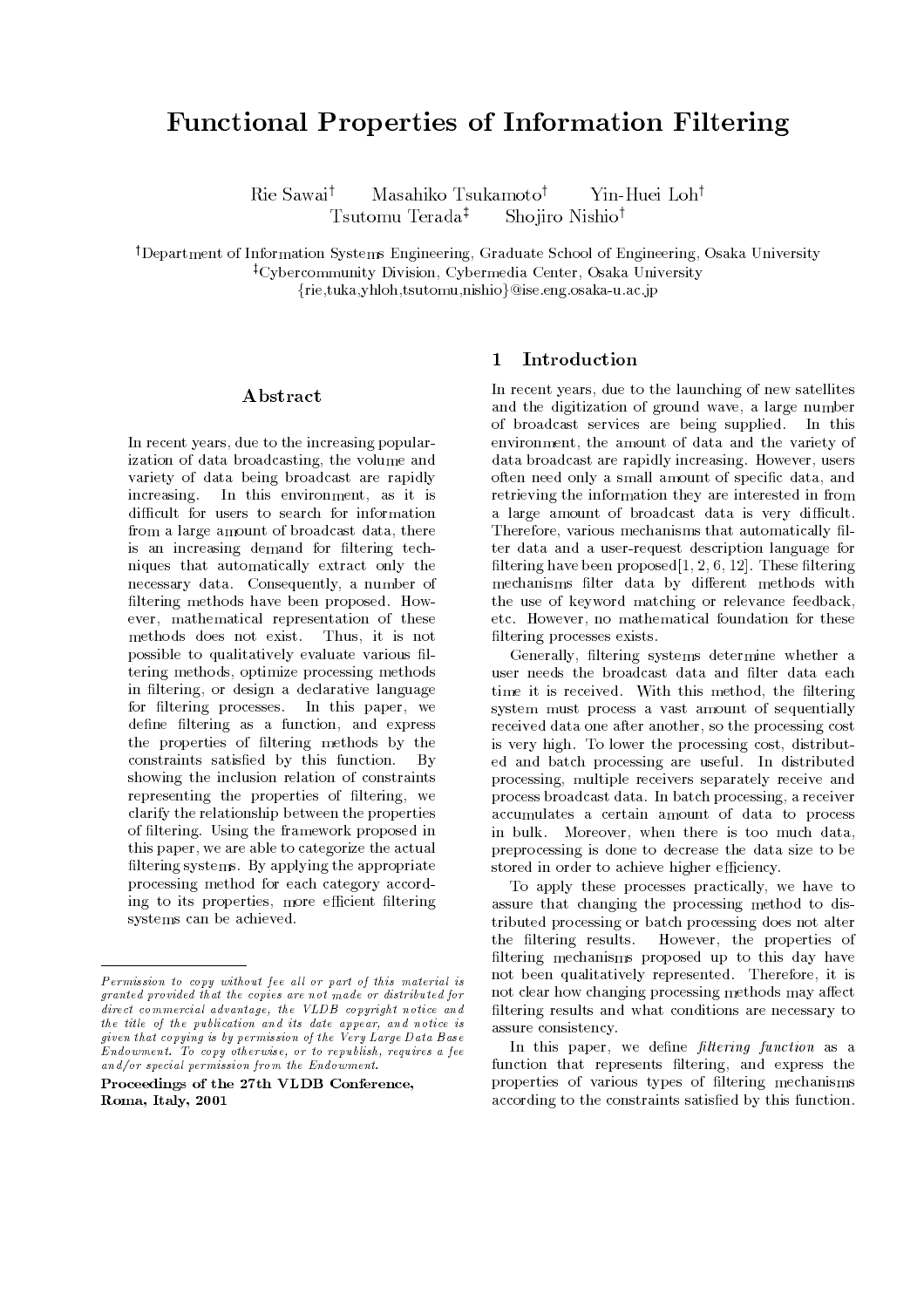By defining actual filtering methods as functions, we establish a mathematical foundation for filtering. On the basis of this foundation, we can evaluate various filtering methods qualitatively, optimize processing methods in ltering, or design a declarative language for filtering processes. Moreover, we can qualitatively represent the properties of ltering with the constraints of function. By showing the interrelation between the constraints of function, we clarify the relationship between the properties of the filtering methods. Using the relationship between the properties revealed in this paper, we are able to judge whether one filtering system that satisfies a property is equivalent to another filtering system that satisfies another property, and to replace the processing method with a more efficient one. Furthermore, if adding a particular condition to a filtering system makes it satisfy another property that enables a more efficient process, we can make the ltering system process more efficient by adding this condition.

This paper is organized as follows. Section 2 defines and describes the properties of the filtering function. The relationship between these properties is clarified in Section 3. Section 4 defines the finite filtering function. In this section, another property is introduced and the relationship between this property and the other properties is examined. Section 5 considers the relationship between the filtering process properties and related work through the interrelation between the properties. Finally, we conclude our paper in Section 6.

#### $\overline{2}$ Filtering Function

In this section, we categorize the processing methods of filtering into several patterns. We then define the *filtering function* as a function, and represent the properties each processing method satisfies by the constraints that the  $filtering\ function$  satisfies.

#### 2.1 Categorization of the Filtering Process

In this paper, we categorize the filtering methods in the real world into several patterns, as follows.

 $\bullet$  Batch processing

In a system which uses batch processing, a receiver accumulates broadcast data and filters them in bulk.

 $\bullet$  bequential processing  $\hspace{0.1em}$ 

In a system which uses sequential processing, the newly received data and the previous filtering results are merged and filtered. This is a common filtering method that compares newly received data with the set of data that has already been stored to estimate whether the newly received data is necessary.

 $\bullet$  Distributed processing  $\hspace{0.1mm}$ 

In a system which uses distributed processing, the received data set is divided into multiple arbitrary data subsets, and each subset is filtered separately before the results are merged. An example is a system where, for each broadcaster, different receivers are used to filter broadcast data.

 $\bullet\,$  <code>Parallel</code> processing  $\,$ 

In a system which uses parallel processing, the merged filtering results of distributed processing are re-ltered.

### 2.2 Definition of Filtering Function

In this subsection, we define  $filtering$  function as follows.

Let  $T$  be a set of data items. We define the properties, decreasing property and idempotent property, for function f on  $2\mathbf{\hat{T}}$  as follows.<sup>1</sup>

Let  $T$  be an arbitrary subset of  $T$ .

D: decreasing 
$$
f(T) \subset T
$$
.  
ID: idempotent  $f(f(T)) = f(T)$ .

The decreasing property,  $\mathbf D$ , signifies that the result of applying the function to a data set includes only elements in the original data set. The idempotent property, ID, signifies that once a function is applied to a data set, its result never changes no matter how many times the same function is applied.

The function satisfying D is the *decreasing function*. The function satisfying ID is the *idempotent function*. Function f on  $2^{\mathbf{T}}$  is a filtering function if and only if it satisfies both D and ID.

#### 2.3 Definition of Properties of Filtering

In this subsection, considering the properties of filtering processing described in Section 2.1, we define the properties of ltering function <sup>f</sup> as follows.

Let  $S$ , T be arbitrary subsets of **T**.

```
M: monotone
           if S \subset T then f(S) \subset f(T).
DI: distributed increasing
           f(S \cup T) \subset f(S) \cup f(T).
DD: distributed decreasing
           f(S \cup T) \supset f(S) \cup f(T).PI: parallel increasing
           f(S \cup T) \subset f(f(S) \cup f(T)).PD: parallel decreasing
           f(S \cup T) \supset f(f(S) \cup f(T))SI: sequential increasing
           f(S \cup T) \subset f(S \cup f(T)).SD: sequential decreasing
```
 $^1\text{In }$  this paper,  $A\;\subset\; B$  means that A is a subset of B (including the case where  $A = B$ ).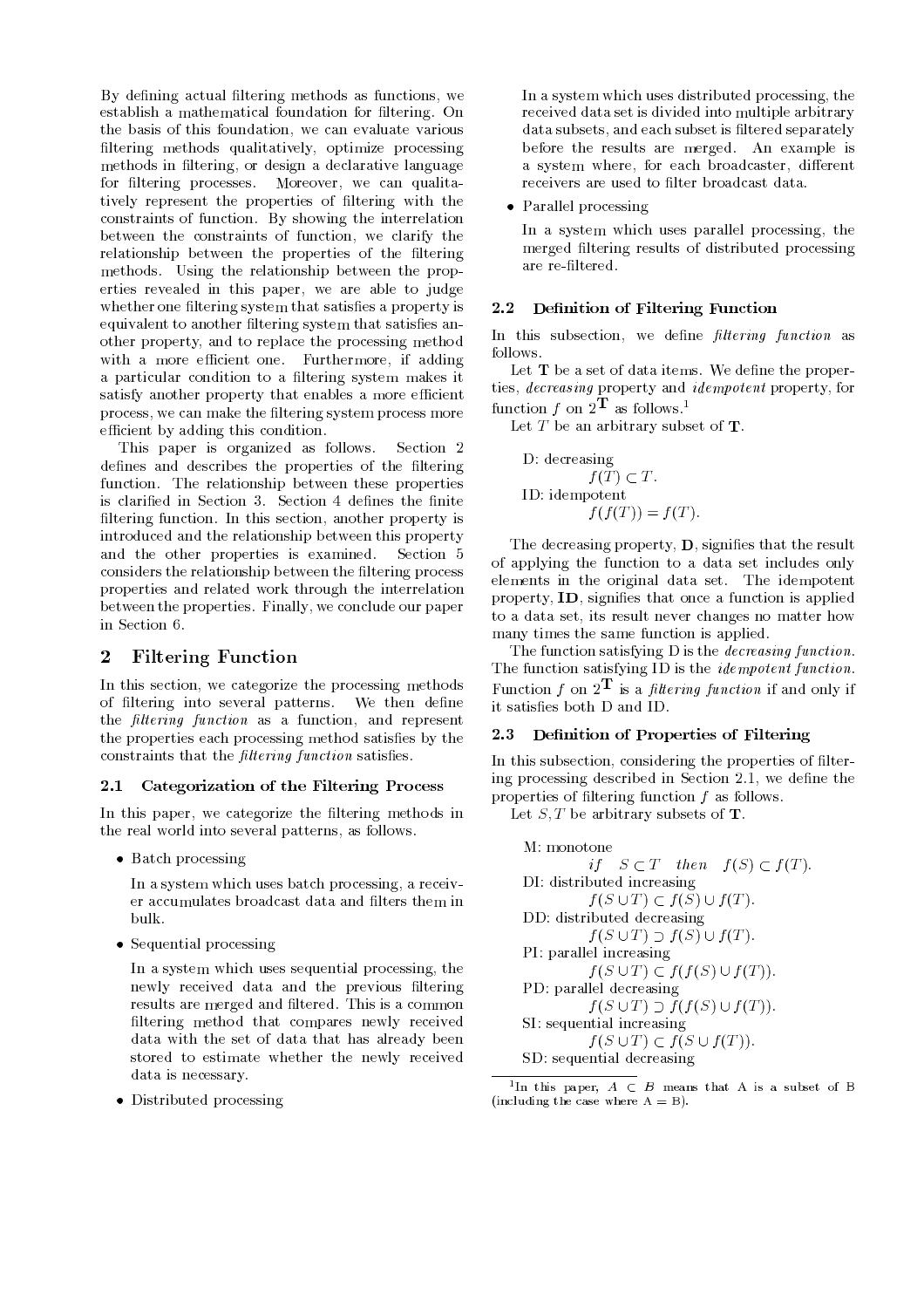#### $f(S \cup T) \supset f(S \cup f(T)).$ C: consistency  $f(S) \supset f(S \cup T) \cap S.$

The monotone property,  $M$ , signifies that the result of ltering a subset of a data set is included in the result of filtering the original data set. This corresponds to the case where there is no correlation between the data, and the filtering is done per data item. The filtering system satisfying M, for example, expresses the user's preference and broadcast contents by keywords and logical operations. Since this system judges a data item without referring to the data items to be filtered, it satisfies M. On the other hand, if there is a correlation between the data, the filtering system does not satisfy M because the criterion of the filtering changes depending on the data sets to be filtered.

The *distributed decreasing* property, DD, signifies that the result of distributed processing is smaller than and included in the result of batch processing. The *distributed increasing* property,  $DI$ , signifies that the result of distributed processing is larger than and includes the result of batch processing. If a filtering function satisfies both DI and DD, the result of batch processing is equivalent to that of distributed processing.

The filtering system that limits the number or size of data to be stored satisfies DI, as data are stored in proportion to the number of data subsets into which the data are divided. On the other hand, the filtering system that does not store the data unless additional data exist satisfies DD because if such data are received distributedly, they can not be stored.

The *parallel decreasing* property,  $\mathbf{PD}$ , signifies that the result of parallel processing is smaller than and included in the result of batch processing. The parallel increasing property, PI, signies that the result of parallel processing is larger than and includes the result of batch processing. If a filtering function satisfies both PI and PD, the result of batch processing is equivalent to that of parallel processing.

If a piece of data item for deleting a previously received data item is received by a different receiver in a parallel processing system, the previously received data item is not deleted. Therefore, this filtering system satisfies PI. On the other hand, if there is a correlation between the data and the evaluation value of the data gets higher when they are together, then parallel processing systems do not store the data that would be stored in batch processing, as such data are processed separately in parallel processing. Therefore, this system satisfies PD.

The *sequential decreasing* property, **SD**, signifies that the result of sequential processing is smaller than and included in the result of batch processing. The *sequential increasing* property, SI, signifies that the result of sequential processing is larger than and

includes the result of batch processing. If a filtering function satisfies both SI and SD, the result of the batch processing is equivalent to that of sequential processing.

The *consistency* property,  $C$ , signifies that the data item that is selected from a data set must also be selected from its subset, as a result of filtering, if this subset contains this data item. Systems that satisfy C are those that do not consider the correlation between data, or in which fewer data are stored as the data set to be filtered becomes larger. Moreover, in a data broadcast system that uses the data carousel method, the filtering system also satisfies  $C$ , as it evaluates the data using a threshold value if the system degrades the evaluation value of previously stored data after receiving updated data. On the other hand, if there is a correlation between data, and the system raises the evaluation value of data when they are together, it does not satisfy C.

By examining the relation of the properties showed above, we can clarify the relationship between filtering processes. In other words, we can decide how the processing in a filtering system can be carried out by looking at the property it satisfies.

### 3 Relationship between the Properties

In this section, we reveal the relationship between the properties of ltering described in the previous section by introducing theorems and lemmas about them. The omitted proofs of the theorem and lemmas are included in the appendix.

First of all, we introduce the following theorem about the monotone and distributed decreasing properties

Theorem 1. The monotone and distributed decreasing properties are equivalent.

Proof. This theorem can be proved by the following two lemmas.

Lemma 1. If a filtering function satisfies the monotone property, then it satisfies the distributed decreasing property  $(M \Rightarrow DD)$ . Lemma 2. If a filtering function satisfies the distributed decreasing property, then it satisfies the monotone property  $(DD \Rightarrow M)$ .

Next, we show the following theorem about the consistency, sequential increasing, parallel increasing and distributed increasing properties.

Theorem 2. The consistency, sequential increasing, parallel increasing and distributed increasing properties are equivalent.

**Proof.** This theorem can be proved by the following four lemmas.

Lemma 3. If a filtering function satisfies the consistency property, then it satisfies the sequential increasing property  $(C \Rightarrow SI)$ .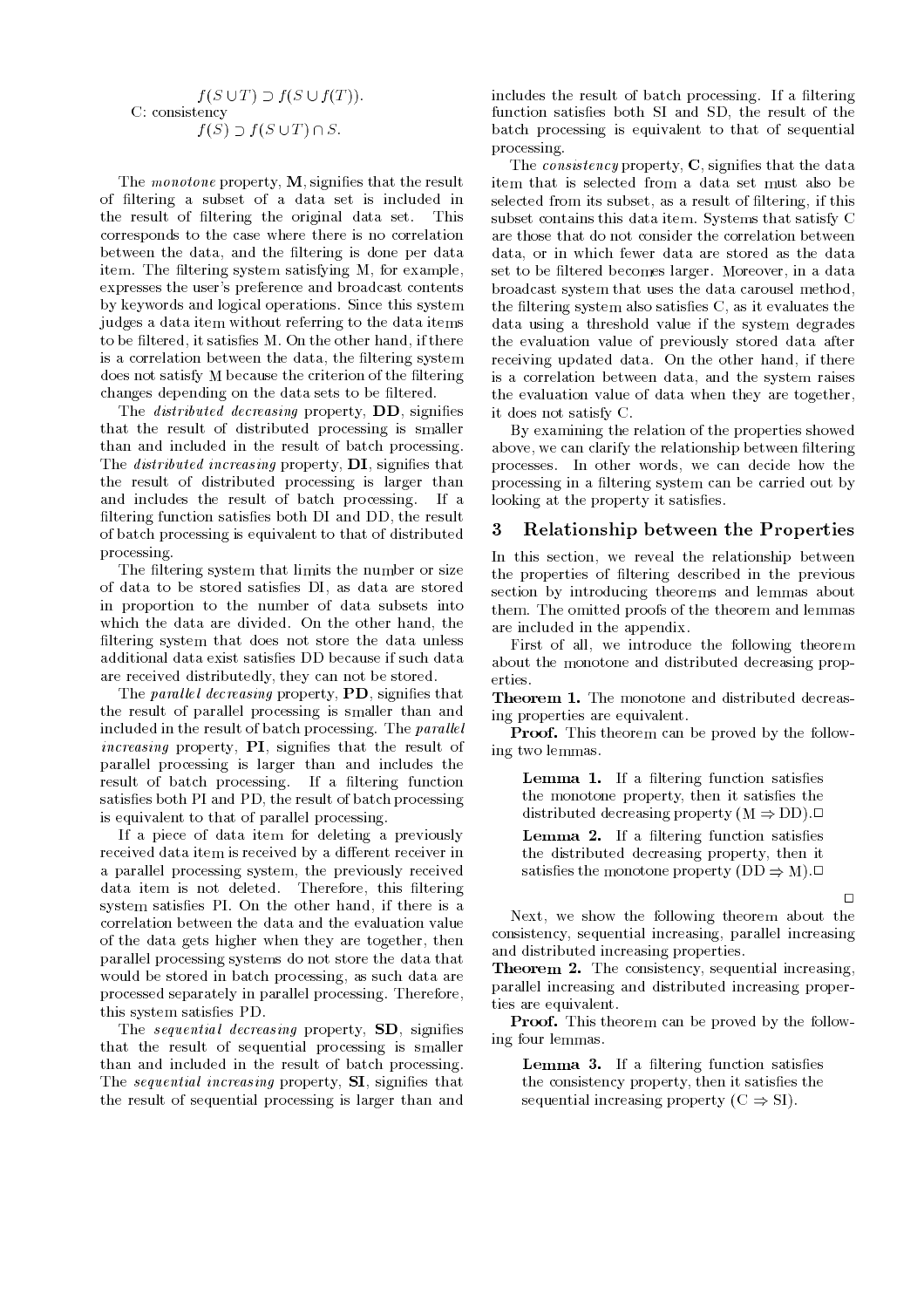Proof. By C,  
\n
$$
f(S \cup f(T))
$$
\n
$$
\supset f(S \cup f(T) \cup T) \cap (S \cup f(T))
$$
\n
$$
= f(S \cup T) \cap (S \cup f(T)) \quad (\because D)
$$
\n
$$
\supset f(S \cup T) \cap (S \cup (f(S \cup T) \cap T)) \quad (\because C)
$$
\n
$$
= (f(S \cup T) \cap S) \cup (f(S \cup T) \cap f(S \cup T) \cap T)
$$
\n
$$
= f(S \cup T) \cap (S \cup T)
$$
\n
$$
= f(S \cup T). \quad (\because D)
$$

Lemma 4. If a filtering function satisfies the sequential increasing property, then it satisfies the parallel increasing property (SI  $\Rightarrow$  PI).

**Lemma 5.** If a filtering function satisfies the parallel increasing property, then it satisfies the distributed increasing property (PI  $\Rightarrow$  $\Box$ DI). <sup>2</sup>

Lemma 6. If a filtering function satisfies the distributed increasing property, then it satisfies the consistency property  $(DI \Rightarrow C)$ .

Proof. Assume that S, T satisfy DI for all  $S, T \subset \mathbf{T}$  and there exist  $S_0, T_0 \subset \mathbf{T}$  where C is not satised, that is,

$$
f(S \cup T) \subset f(S) \cup f(T) \qquad (DI)
$$
  

$$
f(S_0) \not\supset f(S_0 \cup T_0) \cap S_0. \qquad (\neg C)
$$

Thus there exists  $x \in f(S_0 \cup T_0) \cap S_0$  where

$$
x \notin f(S_0). \tag{1}
$$

Also, from  $x \in f(S_0 \cup T_0) \cap S_0$ , it can be derived that

$$
x \in f(S_0 \cup T_0) \tag{2}
$$

$$
x \in S_0. \tag{3}
$$

Now, let

$$
T_1=T_0-S_0.
$$

Both  $T_1$  and  $S_0$  must satisfy DI, that is,  $f(T_1 \cup S_0) \subset f(T_1) \cup f(S_0)$ . The left and right side can be written correspondingly as follows:

$$
f(T_1 \cup S_0) = f(S_0 \cup T_0), \tag{4}
$$

$$
f(T_1) \cup f(S_0) = f(T_0 - S_0) \cup f(S_0)(5)
$$

Next we examine the inclusion relation between  $(4)$  and  $(5)$ . From  $(2)$  and  $(4)$ ,

$$
x \in f(T_1 \cup S_0) \tag{6}
$$

is derived. From (3),

$$
x \notin T_0 - S_0. \tag{7}
$$

Hence by  $(1)$ ,  $(5)$  and  $(7)$ , it is known that

$$
x \notin f(T_1) \cup f(S_0). \tag{8}
$$

Therefore, it is deduced from (6) and (8) that

$$
f(T_1 \cup S_0) \not\subset f(T_1) \cup f(S_0),
$$

which contradicts DI.

 $\Box$ 

 $\Box$ 

The following theorem is about the monotone, distributed decreasing and sequential decreasing properties.

**Theorem 3.** The filtering function that satisfies the monotone or distributed decreasing property satisfies the sequential decreasing property, but the reverse does not always hold true.

Proof. It can be proved by the following two lemmas that the filtering function that satisfies the monotone property satisfies the sequential decreasing property, but the reverse does not always hold true.

**Lemma 7.** If a filtering function satisfies the monotone property, then it satisfies the sequential decreasing property  $(M \Rightarrow SD)$ .

Lemma 8. A filtering function that satisfies the sequential decreasing property does not necessarily satisfy the monotone property  $(SD \neq M)$ .

Similarly the relationship between the distributed decreasing and sequential decreasing properties can be proved very easily from Theorem 1. <sup>2</sup>  $\Box$ 

Besides, we show the following theorem about the sequential decreasing and parallel decreasing proper-

**Theorem 4.** If a filtering function satisfies the sequential decreasing property, then it satisfies the parallel decreasing property  $(SD \Rightarrow PD)$ .

Moreover, the following theorem is about the relationship between the consistency property (equivalent to the sequential increasing, parallel increasing or distributed increasing property) and either the monotone (equivalent to distributed decreasing), sequential decreasing or parallel decreasing property.

Theorem 5. There is no inclusion relation between the consistency property (equivalent to the sequential increasing, parallel increasing or distributed increasing property) and the monotone (equivalent to distributed decreasing), sequential decreasing or parallel decreasing property.

Proof. First of all, we set forth the following two lemmas.

Lemma 9. A filtering function that satisfies the monotone property does not necessarily satisfy the sequential increasing property (M  $\Rightarrow$  SI).

Lemma 10. A filtering function that satisfies the sequential increasing property does not necessarily satisfy the parallel decreasing property  $(SI \neq PD)$ .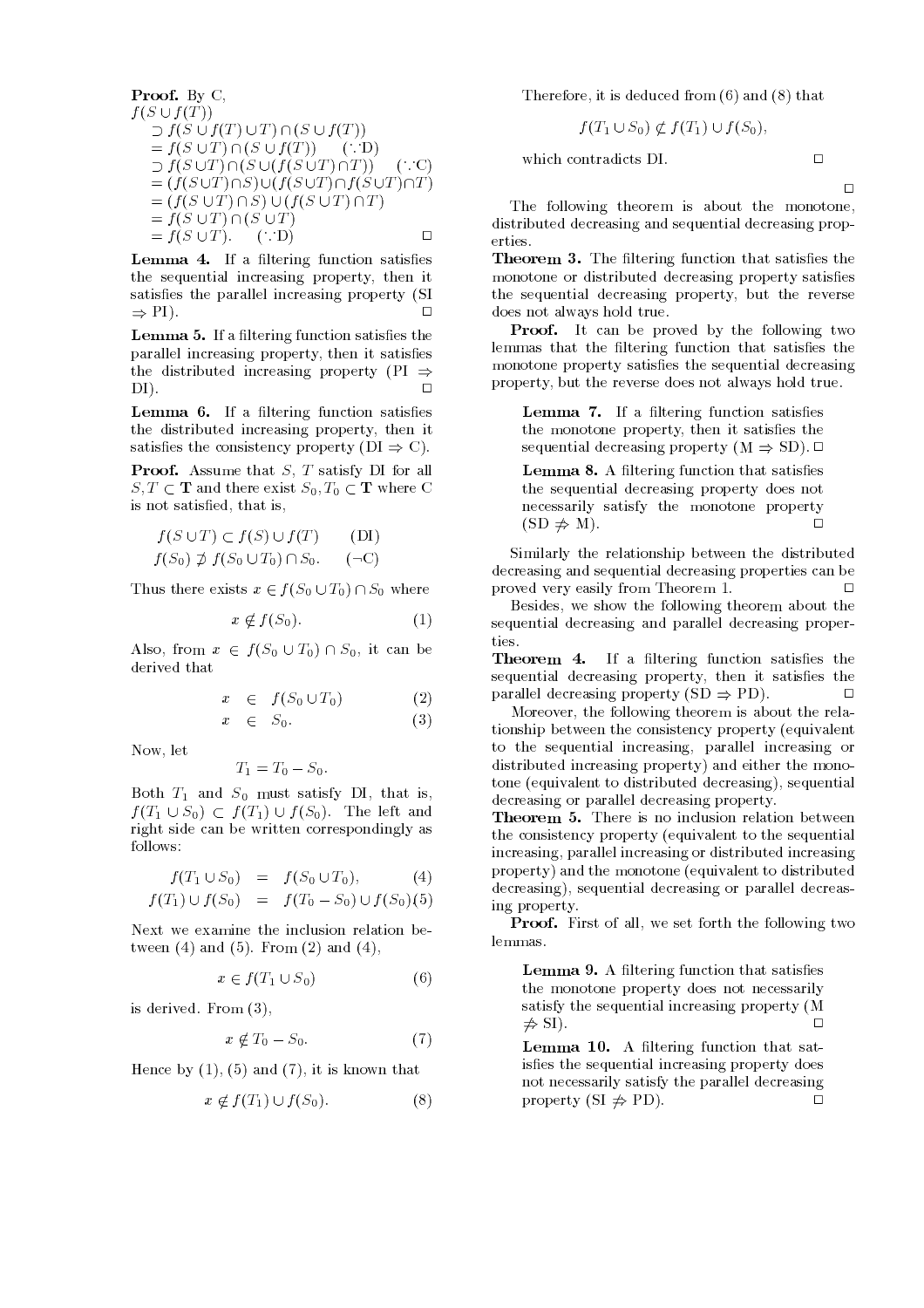From Theorem 1, Theorem 3 and Theorem 4, we can easily prove, by the same counter example in Lemma 9, that a filtering function that satisfies the distributed decreasing, sequential decreasing or parallel decreasing property does not necessarily satisfy the sequential increasing property. Also, if we assume that a filtering function that satisfies the sequential increasing property satisfies the sequential decreasing property, then, from Theorem 4, this contradicts Lemma 10. Therefore, it can be deduced that a filtering function that satisfies the sequential increasing property does not necessarily satisfy the sequential decreasing property. Similarly, from Theorem 3 and Theorem 4, a filtering function that satisfies the sequential increasing property does not necessarily satisfy the monotone or distributed decreasing property.

Moreover, from Theorem 2, the same thing reasoning can be applied to the sequential increasing property for the consistency, parallel increasing and distributed increasing properties.  $\Box$ 

In the last place, we show the following theorem about the consistency (equivalent to sequential increasing, parallel increasing or distributed increasing), parallel decreasing and sequential decreasing properties.

**Theorem 6.** If a filtering function satisfies the parallel decreasing property and consistency property (equivalent to the sequential increasing, parallel increasing or distributed increasing property), then it satisfies the sequential decreasing property.

**Proof.** First of all, we prove that if a filtering function that satisfies the distributed increasing and parallel decreasing properties, then it satisfies the sequential decreasing property (DI,  $PD \Rightarrow SD$ ).

Assume that S, T satisfy DI and PD for all  $S, T \subset T$ and there exist  $S_0, T_0 \subset \mathbf{T}$  where SD is not satisfied, that is,

$$
f(S \cup T) \subset f(S) \cup f(T) \qquad \text{(DI)}
$$
  

$$
f(S \cup T) \supset f(f(S) \cup f(T)) \qquad \text{(PD)}
$$
  

$$
f(S_0 \cup T_0) \not\supset f(S_0 \cup f(T_0)). \qquad \text{(-SD)}
$$

Thus, there exists  $x \in \mathbf{T}$  where

$$
x \notin f(S_0 \cup T_0) \tag{9}
$$

$$
x \in f(S_0 \cup f(T_0)). \tag{10}
$$

Also, from PD and (9) it can be derived that

$$
f(S_0 \cup T_0) \supset f(f(S_0) \cup f(T_0)) \not\ni x. \tag{11}
$$

Next, from ID and DI,

$$
f(S_0) \cup f(T_0) = f(S_0) \cup f(f(T_0))
$$
  
\n
$$
\supset f(S_0 \cup f(T_0)). \tag{12}
$$

Moreover, from PD and ID,

$$
f(S_0 \cup f(T_0)) \supset f(f(S_0) \cup f(f(T_0)))
$$
  
=  $f(f(S_0) \cup f(T_0)).$  (13)



Figure 1: The relationship between the properties of the ltering function

Now, let

$$
S_1 = f(S_0 \cup f(T_0)), T_1 = f(S_0) \cup f(T_0).
$$

Both  $S_1$  and  $T_1$  must satisfy PD, that is,  $f(S_1 \cup T_1) \supset$  $f(f(S_1)\cup f(T_1))$ . The left and right side can be written correspondingly as follows:

$$
f(S_1 \cup T_1) = f(T_1) \quad (\because (12))
$$
  
=  $f(f(S_0) \cup f(T_0)) \not\ni x, (\because (11))(14)$ 

$$
f(f(S_1) \cup f(T_1))
$$
  
=  $f(f(f(S_0 \cup f(T_0))) \cup f(f(S_0) \cup f(T_0)))$   
=  $f(f(S_0 \cup f(T_0)) \cup f(f(S_0) \cup f(T_0)))$  (...ID)  
=  $f(f(S_0 \cup f(T_0)))$  (...(13))  
=  $f(S_0 \cup f(T_0)) \ni x$ . (...ID, (10)) (15)

Therefore it is deduced from (14) and (15) that

$$
f(S_1 \cup T_1) \not\supset f(f(S_1) \cup f(T_1)),
$$

which contradicts PD.

Hence, from Theorem 2, we can similarly prove that the filtering function that satisfies the parallel decreasing property and consistency property (equivalent to the sequential increasing or parallel increasing property) satisfies the sequential decreasing property.  $\Box$ 

Figure 1 shows the relationship between the properties of the filtering function as proved by the above theorems. From Figure 1, it is known that the result of distributed processing, which satisfies DI and DD, is equivalent to that of batch processing, sequential processing and parallel processing. Figure 1 also shows that sequential processing, which satisfies SI and SD, can be replaced by parallel processing, but not by distributed processing. Moreover, since Theorem 2 implies that C, SI, PI and DI are equivalent, if the filtering system that satisfies  $C$  also satisfies DD, the result of the batch processing is equivalent to that of distributed processing. Similarly, if it also satisfies SD,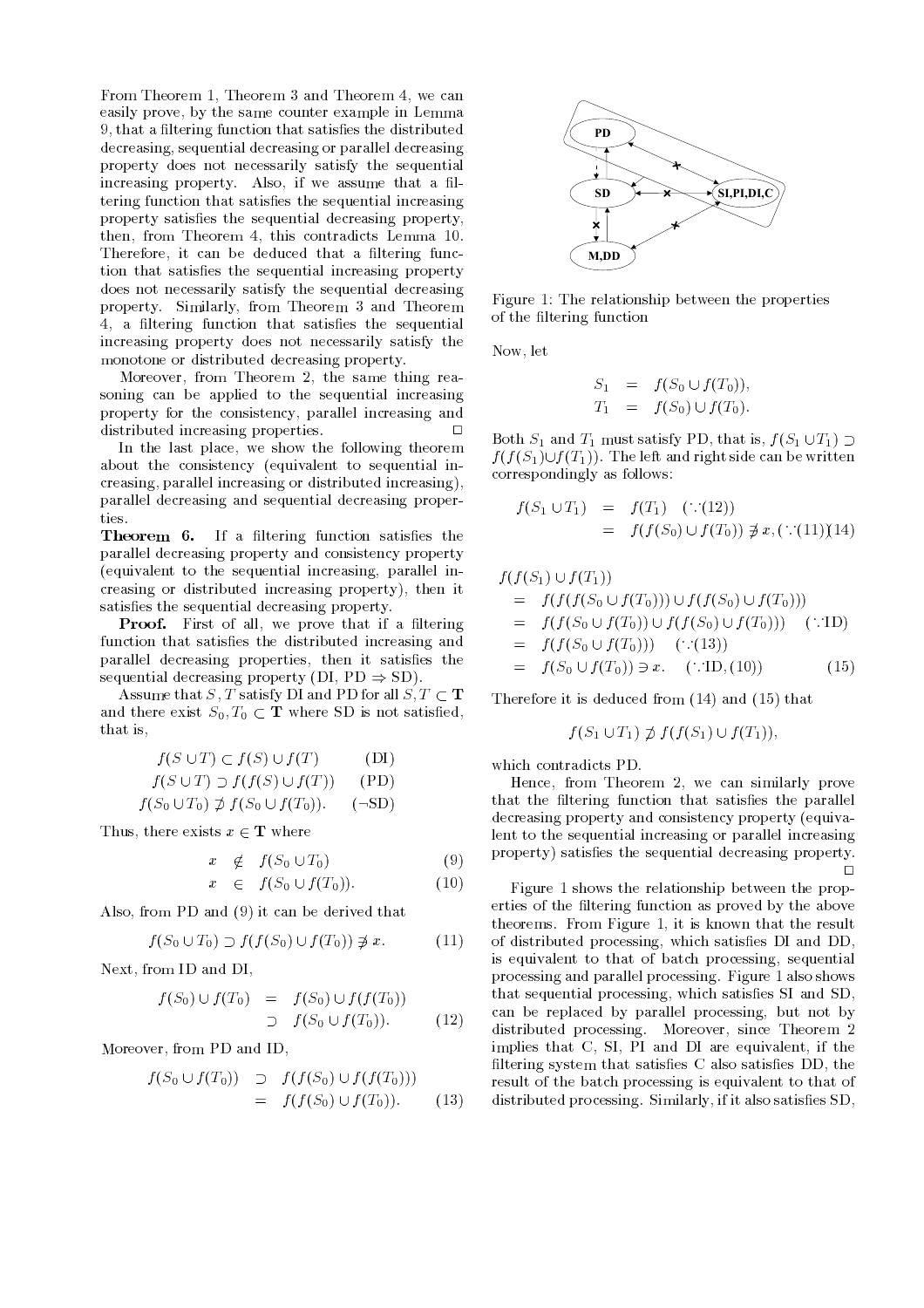it is equivalent to that of sequential processing, and if it also satisfies PD, it is equivalent to that of parallel processing.

Theorem 6 implies that if the filtering system that satisfies PD also satisfies SI, PI, DI or C, then it satisfies SD. Therefore, the system of parallel processing, which satisfies PI and PD, can be interchanged with sequential processing. However, whether the filtering system that satisfies only PD also satisfies SD is not proved at this time. If it is proved that the system that satisfies PD also satisfies SD, then Theorem 4 implies that PD is equivalent to SD.

### 4 Finite Filtering Function

The filtering function denoted previously can apply to infinite data sets, so there is no need to restrict the broadcast data to be processed. However, general filtering systems process finite sets of data items. In this section, we consider this characteristic, and explain the filtering function for processing finite data sets. We call this function the  $finite$  filtering function. In addition to the basic properties explained in Section 2, we define an additional, practicable property of the finite filtering function that is weaker than the monotone property. We define this additional property, the pseudo-monotone property, as follows.

PM: pseudo-monotone  
*if* 
$$
S \subset T
$$
 *then*  $|f(S)| \leq |f(T)|$ .

The *pseudo-monotone* property, **PM**, is a property that limits the monotone property M to the amount of data. For example, a filtering system in which the percentage of each genre of broadcast data to be stored is defined satisfies PM.

#### $4.1$ Relationship between the Properties of the Finite Filtering Function

In this section, we set forth lemmas about the relationship between the added property PM and the previously defined filtering function properties. In this way we state the inclusion relation of the properties.

First of all, we show the following theorem about the pseudo-monotone, monotone and distributed decreasing properties.

**Theorem 7.** If a filtering function satisfies the monotone or distributed decreasing property, then it satisfies the pseudo-monotone property, but the reverse does not always hold true.

**Proof.** It can be proved by the following two lemmas that a filtering function that satisfies the monotone property satisfies the pseudo-monotone property, but the reverse does not always hold true.

Lemma 11. If a filtering function satisfies the monotone property, then it satisfies the pseudo-monotone property  $(M \Rightarrow PM)$ .  $\Box$ 

Lemma 12. A filtering function that satisfies the pseudo-monotone property does not necessarily satisfy the monotone property  $(PM \neq M)$ .

Similarly, the relationship between the distributed decreasing and pseudo-monotone properties can be proved very easily from Theorem 1. <sup>2</sup>  $\Box$ 

In the next place, we show the following theorem about the consistency (equivalent to sequential increasing, parallel increasing or distributed increasing), sequential decreasing, parallel decreasing and pseudomonotone properties.

Theorem 8. There is no inclusion relation between the pseudo-monotone property and either the consistency (equivalent to sequential increasing, parallel increasing or distributed increasing), sequential decreasing or parallel decreasing property.

**Proof.** It is proved by the following two lemmas that the consistency and pseudo-monotone properties have no inclusion relation.

Lemma 13. A filtering function that satisfies the pseudo-monotone property does not necessarily satisfy the consistency property  $(PM \neq C)$ .

Lemma 14. A filtering function that satisfies the consistency property does not necessarily satisfy the pseudo-monotone property  $(C \neq PM).$ 

Similarly, it can be very easily proved from Theorem 2 that there is no inclusion relation between the pseudo-monotone property and the sequential increasing property (equivalent to the parallel increasing or distributed increasing property).

Next, we show the following two lemmas.

Lemma 15. A filtering function that satisfies the sequential decreasing property does not necessarily satisfy the pseudo-monotone property  $(SD \neq PM)$ .

Lemma 16. A filtering function that satisfies the pseudo-monotone property does not necessarily satisfy the parallel decreasing property  $(PM \neq PD)$ .

From Theorem 4, we can easily prove, by the same counter example in Lemma 15, that a filtering function that satisfies the parallel decreasing property does not necessarily satisfy the pseudo-monotone property. Also, if we assume that a filtering function that satisfies the pseudo-monotone property satisfies the sequential decreasing property, then this contradicts Lemma 16. Therefore, it can be deduced that a filtering function that satisfies the pseudo-monotone property does not necessarily satisfy the sequential decreasing property.  $\sqrt{ }$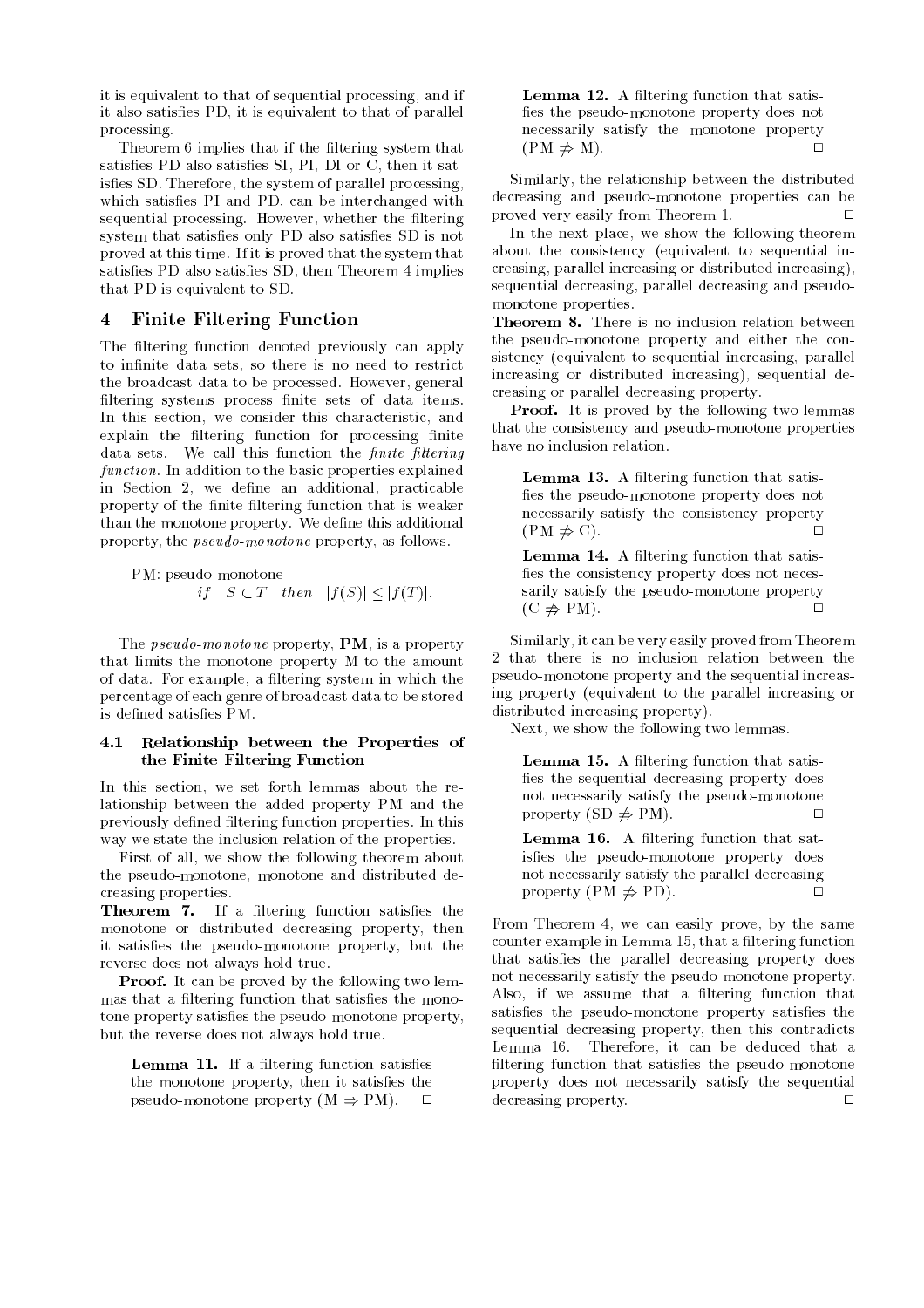The next theorem is about the consistency (equivalent to sequential increasing, parallel increasing or distributed increasing), pseudo-monotone and sequential decreasing properties.

**Theorem 9.** If a filtering function satisfies the pseudo-monotone property and consistency property (equivalent to the sequential increasing, parallel increasing or distributed increasing property), then it satisfies the sequential decreasing property.

**Proof.** First of all, we prove that if a filtering function that satisfies the sequential increasing and pseudomonotone properties, then it satisfies the sequential decreasing property (SI,  $PM \Rightarrow SD$ ).

For  $T \subset \mathbf{T}$ ,  $f(T) \subset T$  by D. Applying the union operation with  $S \subset \mathbf{T}$  to each side, we get

$$
S \cup f(T) \subset S \cup T.
$$

From PM, we know that

$$
|f(S \cup f(T))| \le |f(S \cup T)|. \tag{16}
$$

Since  $S$ , T satisfy SI,

$$
f(S \cup T) \subset f(S \cup f(T))
$$

is formed. From PM,

$$
|f(S \cup T)| \le |f(S \cup f(T))| \tag{17}
$$

is implied. Therefore, from (16) and (17),

$$
|f(S \cup T)| = |f(S \cup f(T))| \tag{18}
$$

is derived. Also, from (18) and SI,

$$
f(S \cup T) = f(S \cup f(T))
$$

is shown. Hence,

$$
f(S \cup T) \supset f(S \cup f(T))
$$

is derived, which satisfies SD.

Thus, from Theorem 2, we can similarly prove that a filtering function that satisfies the pseudo-monotone property and consistency property (equivalent to the parallel increasing or distributed increasing property) satisfies the sequential decreasing property.

Figure 2 shows the relationship between the properties of the finite filtering function proved by the above theorems. We omit the notation between the properties where no inclusion relation exists, that is, the relationship of M-C, SD-C, PD-C, PM-SD and PM-PD. Figure 3 shows the inclusion relation of the properties.

Theorem 5 implies that a filtering system that satisfies SI, PI, DI or C does not necessarily satisfy PD or SD. However, Theorem 4 and Theorem 9 imply that this system satisfies SD and PD if it satisfies PM. Therefore, in a filtering system that satisfies SI, PI, DI or C, but not SD and PD, it can not be assured that the result of batch processing is equivalent to that of sequential processing or parallel processing, but this can be assured by adding the PM constraint.



Figure 2: The relationship between the properties with PM added



Figure 3: The inclusion relation of the properties

#### 5

In this section, we address some filtering methods currently applied in practice, and identify the properties each filtering system satisfies. Moreover, we discuss the processing methods each system can apply based on the relationship between the properties shown in the previous sections. Furthermore, we consider which method is more efficient in the existing filtering systems.

#### 5.1 Relationship between the Filtering Properties and Processes

A filtering system that filters by keywords and logical operations stores data that contains specic keywords and does not store data that do not contain such keywords. Therefore, this system satisfies the monotone property. Similarly a system that deletes data when it expires according to a specific expiration date satisfies the monotone property. As these systems do not consider the correlation between data during filtering, they also satisfy the consistency property. Consequently, for these systems, the results of batch processing, distributed processing, sequential processing and parallel processing are equivalent.

If a filtering system that limits the amount or size of the data to be stored is operated with multiple receivers, the amount of data increases in proportion to the number of receivers, as each receiver stores this amount of data. Therefore, this system satisfies the distributed increasing property. On the other hand,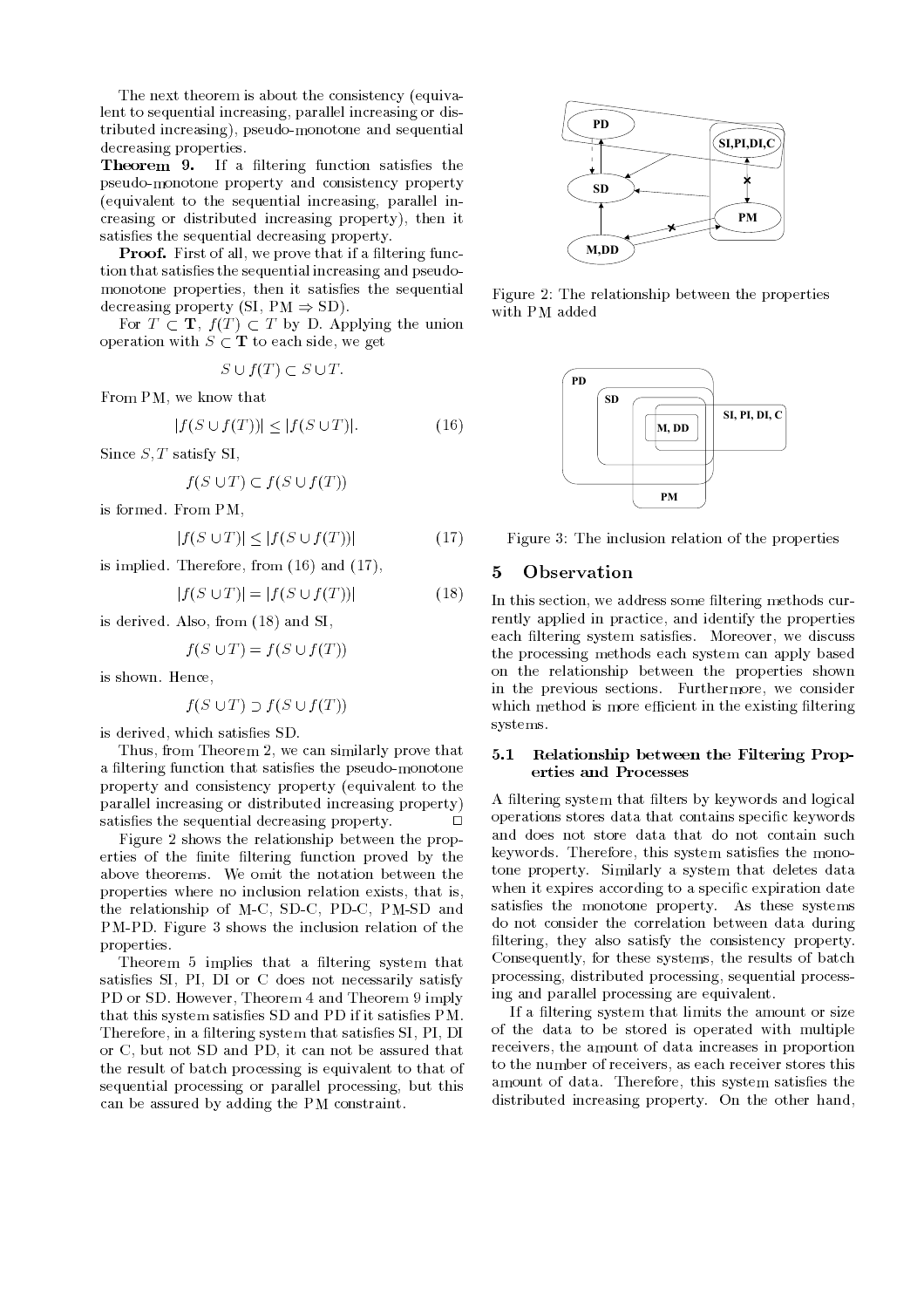when data that is large in size, such as a movie, is broadcast, the data may be divided into several clusters and broadcast serially. In this environment, the filtering system satisfies the distributed decreasing property because the data clusters processed on different receivers may not be stored, as the evaluation values of the data decrease when they are processed separately. The filtering result of the system that satisfies both characteristics is equivalent to that of batch processing, distributed processing, sequential processing and parallel processing.

When data announcing an event and data about the event's termination are broadcast, some filtering systems store only the announcement data, and when they receive the data about its termination, they delete all the data about the event. In this filtering system, if the data items about the event's announcement and termination are processed at different receivers, only the data about the announcement remains. Therefore, this filtering system satisfies the parallel increasing property. On the other hand, some filtering systems consider the correlation between data and give some data a higher evaluation value when they are combined with other data. If such data are processed at different parallel receivers, the data that would be stored in batch processing may be left out. Therefore, this filtering system satisfies the parallel decreasing property. The filtering result of the system that satisfies both characteristics is equivalent to that of batch processing, sequential processing and parallel processing.

In a filtering system that determines the 10 best data items, if each receiver selects the 10 best data items out of distributed data, data items are stored in proportion to the number of receivers. Therefore, this filtering system does not satisfy the distributed decreasing property. However, if it does not consider the correlation between the data, and it holds that the larger the filtered data set is, the greater the amount of unstored data is, then it satisfies the consistency property. Moreover, the 10 best data items always remain during the processing, and will be finally selected when the total results are filtered in the last step. Therefore, this filtering system satisfies the sequential increasing and sequential decreasing properties. As a consequence, in this system, the filtering results of batch processing, sequential processing and parallel processing, but not distributed processing, are equivalent.

When a filtering system receives updated data, it may degrade the evaluation value of the old data. This filtering system satisfies the consistency property because the evaluation value of data may degrade when data are put together. Besides, if this correlated data is filtered in a distributed processing system, the data whose evaluation value degrades in batch processing may remain. Therefore, this filtering system does not

satisfy the distributed decreasing property. On the other hand, this filtering system can filter old data and updated data together in sequential processing. Therefore, it satisfies the sequential decreasing property. As a consequence, in this system, the filtering result of batch processing is equivalent to that of sequential processing and parallel processing.

In a filtering system that limits the data size to be stored, and eliminates all data whose evaluation values are the same, all at once when the data exceeds the limit, the data may be stored when processed individually, but may be left out when processed together. This system satisfies the consistency property but not the monotone and pseudo-monotone properties. Moreover, different data items may be chosen to be deleted depending on the received-data order, so this filtering system does not satisfy the sequential decreasing property. Thus, in this system, the filtering result of batch processing is not equivalent to that of distributed processing, sequential processing and parallel processing. However, if we make this filtering system satisfy the pseudo-monotone property, it would also satisfy the sequential decreasing property. As a consequence, in this system, the filtering result of batch processing is equivalent to that of sequential processing and parallel processing.

#### 5.2 Application to Related Work

The INFOSCOPE<sup>[3]</sup> and Lyric-Time<sup>[5]</sup> systems filter data by keyword matching. INFOSCOPE applies to news groups, while Lyric-Time plays music in real time. Since these filtering systems satisfy the monotone and consistency properties until the user's profile is updated, the filtering results of batch processing, distributed processing, sequential processing and parallel processing are the same. Consequently, INFOSCOPE can decentralize the network load by downloading news out of multiple sites in parallel. On the other hand, when the network bandwidth on LAN is large enough to broadcast music data, as in Lyric-Time, batch processing reduces the server load.

In FBDA (Filtering mechanism Based on Distance Approximation)[4] using triangle inequality, each receiver lays received data in metric space in compliance with their content, and stores them if the distance between the received data and the data the user is interested in is close. If the distance is less than a particular constant, the data is stored. Therefore, this filtering system satisfies the monotone property. Furthermore, it satisfies the consistency property as it filters each data item independently. Thus, the filtering results of batch processing, distributed processing, sequential processing and parallel processing are the same. Consequently, batch processing is efficient if the disposal capacity of the receiver is low, and sequential processing is efficient if the memory capacity of the receiver is comparatively small. Distributed processing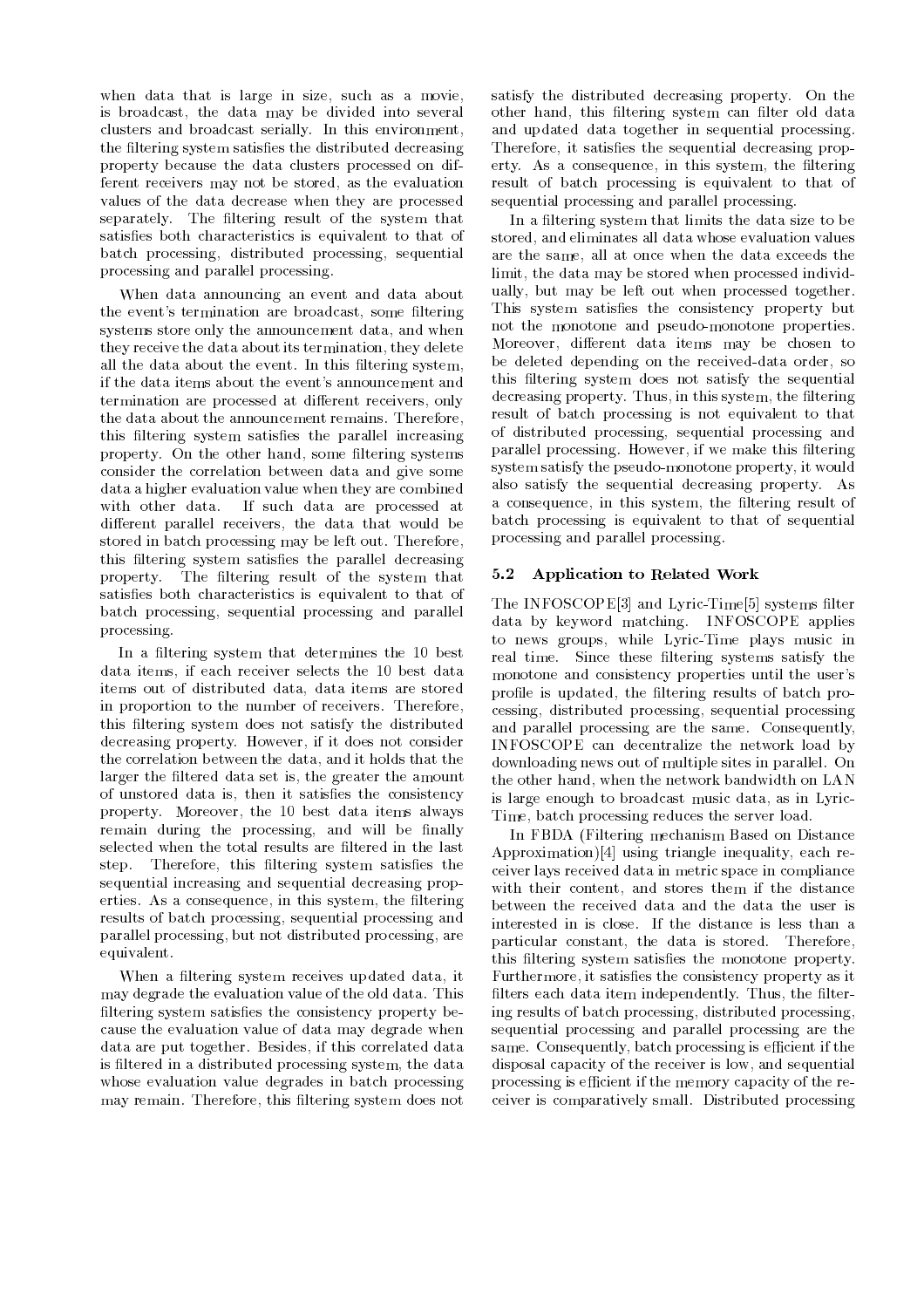and parallel processing can decentralize the load of the receiver if multiple receivers can be set.

AIS (Active Information Store)[10] filters broadcast data by keyword matching, thus satisfying the consistency property. However, since it limits the size of the data to be stored, it satisfies the sequential decreasing property, but not the monotone property. Hence, the result of distributed processing may be different from that of batch processing, but the results of batch processing, sequential processing and parallel processing are equivalent. Consequently, the load of receivers can be reduced if the system filters the data after accumulating a certain amount. Parallel processing can also be done with two receivers if there are many channels which broadcast data.

In ProfBuilder[11], if the user selects the collaborative filtering option, Web pages with high access probability based on previous access patterns are recommended to the user. This filtering system, which considers the correlation between pages, does not satisfy the consistency property. Therefore, the result of batch processing may be different from that of distributed processing, sequential processing and parallel processing.

SIFTER[7] and Syskill & Webert[9] update a user's profile based on the user's evaluation of the data accessed, and Amalthaea[8] applies the method of combining autonomous agents and articial life in the creation of an evolving ecosystem composed of competing and cooperating agents. Since the filtering policy of these systems changes in time, the filtering function in this paper can not represent their properties. To represent these filtering systems, we have to add the concept of time. This expansion of the filtering function will be a part of our future work.

#### 6 6 Conclusion and Future Work

In this paper, we defined the filtering function and denoted the interrelation between filtering functions that satisfy various properties. We established a mathematical foundation of ltering, so that we can evaluate various filtering methods qualitatively, optimize processing methods in filtering, or design a declarative language to process ltering. Moreover, we categorized actual filtering systems by their properties, and showed possible processing methods. By the framework proposed in this paper, we can select more efficient filtering processing methods that comply with the environment.

Our future work includes the following.

 $\bullet$  The problem of PD  $=$  SD  $-$ 

We proved every relationship between the properties except whether the filtering function that satisfies PD will definitely satisfy SD. This problem is not solved in this paper.

Introducing new properties

To categorize all filtering methods, we will introduce a filtering function that satisfies new properties that are not defined in this paper, and clarify the relationship between them and the other properties. In this paper, for example, we defined the property of the two parallel processing systems, but we will address the case where more than two parallel processing systems exist in the

 $\bullet$  Introducing the concept of  $\hspace{0.1mm}$  time" in the filtering function

To represent the property of a system whose filtering policy varies with time, we will introduce the concept of time to the filtering function.

 $\bullet\,$  Composition of the filtering function  $\,$ 

Some actual filtering systems use a combination of methods. Therefore, we will combine filtering functions that satisfy different properties, examine the properties they satisfy, and reveal which processing method is possible in such systems.

 $\bullet\,$  ruttering function that does not satisfy the idempotent property

In this paper, we defined the function that satisfies the decreasing and idempotent properties as a filtering function. We will consider the function that satisfies only the decreasing property, and clarify the relationship between the properties of this function.

# Acknowledgements

This research was supported in part by Research for the Future Program of Japan Society for the Promotion of Science under the Project "Advanced Multimedia Content Processing (JSPS-RFTF97P00501)" and Grant-in-Aid for Scientic Research numbered 10780260 from the Ministry of Education, Science, Sports and Culture of Japan.

## References

- [1] N. J. Belkin and W. B. Croft: Information filtering and information retrieval: two sides of the same coin?, Communications of the  $ACM$ , vol. 35, no. 12, pp. 29-38 (1992).
- [2] T. A. H. Bell, and A. Moffat: The design of a high performance information filtering system, in Proc.  $SIGIR$  '96, pp. 12-20 (1996).
- [3] G. Fischer and C. Stevens: Information access in complex, poorly structured information spaces, in Proc. Human Factors in Computing Systems CHI'91  $Conference$ , pp. 63-70 (1991).
- [4] X. Kan, T. Ohwada, K. Asada, A. Iizawa, and K. Furuse: FBDA: a filtering mechanism based on distance approximation, in Proc. the 7th International Conference on Database Systems for Advanced Appli $cations(DASFAA),$  pp. 162-163, Hong Kong (2001).